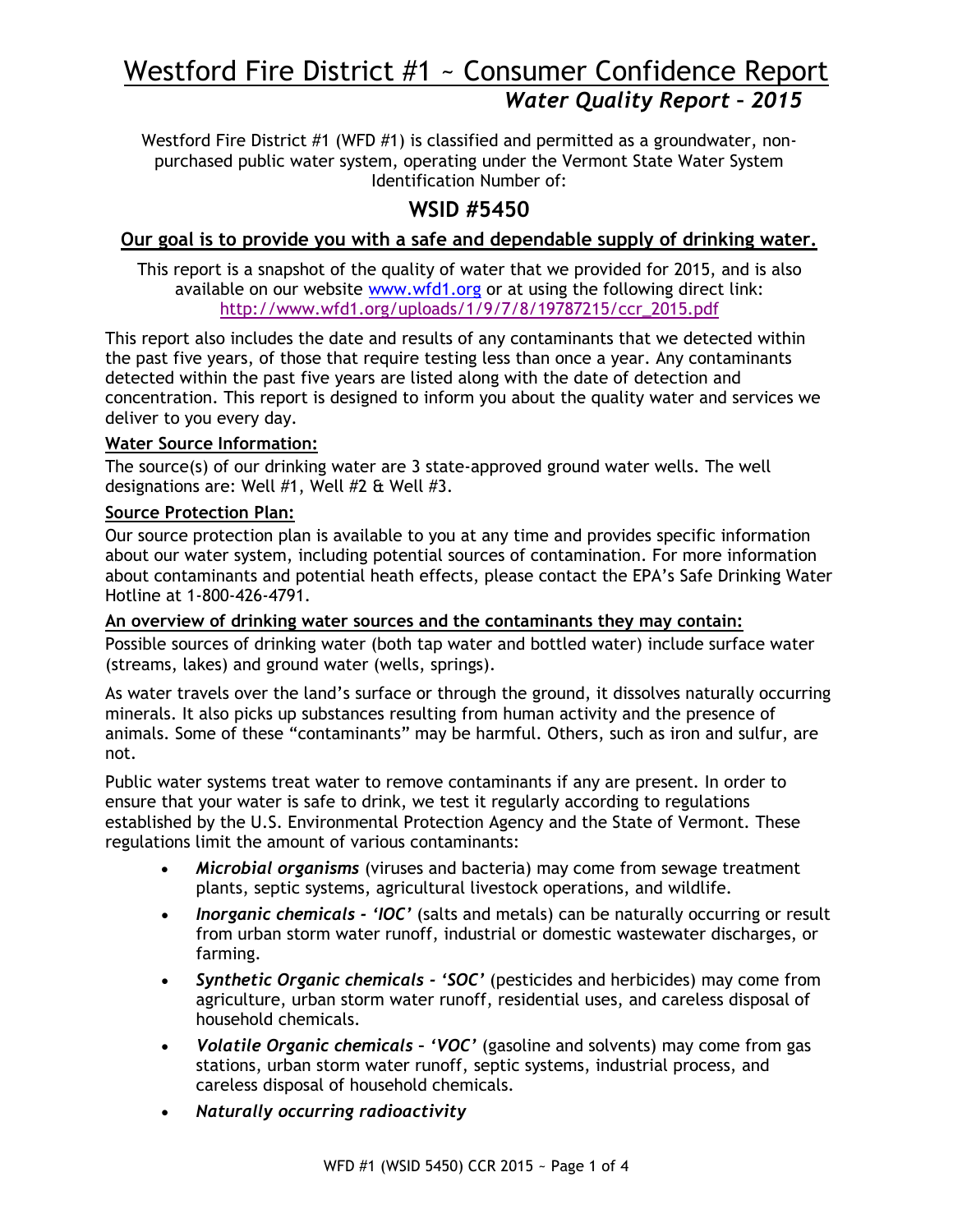## **W A T E R Q U A L I T Y D A T A**

#### **Terms and Abbreviations:**

In the following tables you may find terms you might not be familiar with. To help you better understand these terms we have provided the following definitions:

**Maximum Contamination Level Goal (MCLG):** The level of a contaminant in drinking water below which there is no known or expected risk to health. MCLG's allow for a margin of safety.

**Maximum Contamination Level (MCL):** The highest level of a contaminant that is allowed in drinking water. MCL's are set as close to the MCLG's as feasible using the best available treatment.

**Maximum Residual Disinfectant Level Goal (MRDLG):** The level of a drinking water disinfectant below which there is no known or expected risk to health. MRDLG's do not reflect the benefits of disinfectants in controlling microbial contaminants.

**Maximum Residual Disinfectant Level (MRDL):** The highest level of a disinfectant allowed in drinking water. Addition a disinfectant may help control microbial contaminants.

**Action Level:** The concentration of a contaminant, which, if exceeded, triggers treatment or other requirements, which a water system must follow.

**90th Percentile:** Ninety percent of the samples are below the action level. (Nine of ten sites sampled were at or below this level).

**Treatment Technique (TT):** A process aimed to reduce the level of a contaminant in drinking water.

**Parts per million (ppm) or Milligrams per liter (mg/l):** (one penny in ten thousand dollars)

Parts per billion (ppb) or Micrograms per liter (µg/l): (one penny in ten million dollars)

**Picocuries per liter (pCi/L):** a measure of radioactivity in water

**Nephelometric Turbidity Unit (NTU):** NTU is a measure of the clarity of water. Turbidity in excess of 5 NTU is just noticeable to an average person.

**Locational Running Annual Average (LRAA):** The average of sample analytical results for samples taken at a particular monitoring location during four consecutive calendar quarters.

**Running Annual Average (RAA):** Annual Level of Disinfection By-products (i.e. chlorination)

**N/A:** Not applicable

The table(s) below lists all the drinking water contaminants that were detected during the 2015 calendar year. It also includes the date and results of any contaminants that we detected within the past five years, of those which require testing less than once a year. The presence of these contaminants in the water does not necessarily show that our water poses a health risk.

#### **Violation(s) that occurred during Calendar Year 2015**

| $\mathsf{Type}$      | Category | Analyte | <b>Compliance Period</b> |  |  |  |  |
|----------------------|----------|---------|--------------------------|--|--|--|--|
| <b>No Violations</b> |          |         |                          |  |  |  |  |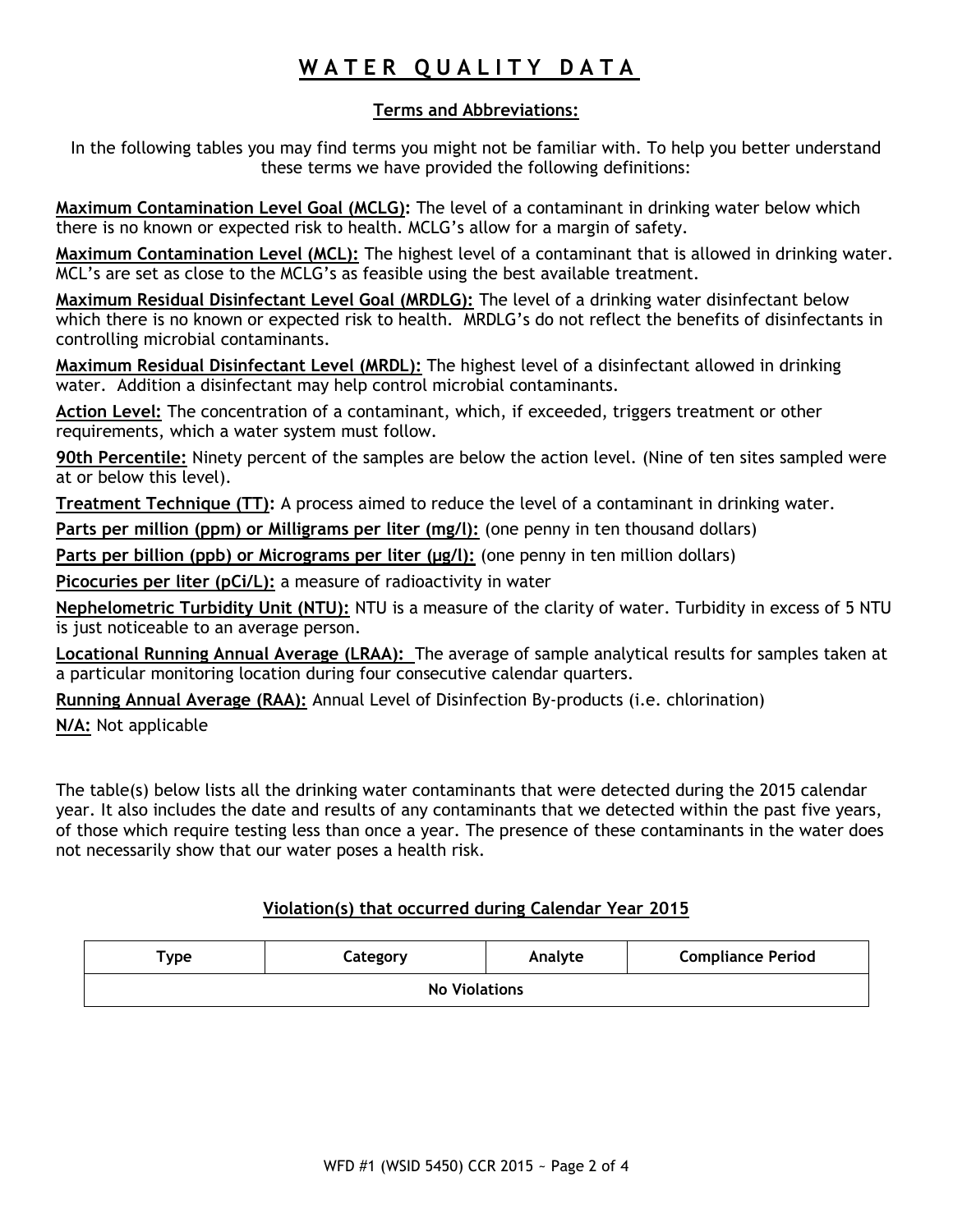## **WATER QUALITY DATA -** Level of Detected Contaminants

| Microbiological                               | Result | <b>MCL</b> | <b>MCLG</b> | <b>Typical Source</b> |  |  |  |
|-----------------------------------------------|--------|------------|-------------|-----------------------|--|--|--|
| No Detected Results During Calendar Year 2015 |        |            |             |                       |  |  |  |

| Chemical<br>Contaminant | <b>Collection</b><br>Date | <b>Highest</b><br>Value | Range       | Unit | <b>MCL</b> | MCLG | Likely source of detected contaminant                                                              |
|-------------------------|---------------------------|-------------------------|-------------|------|------------|------|----------------------------------------------------------------------------------------------------|
| <b>Iron</b>             | 09/27/2011                | .11                     | $.11 - .11$ | ppm  |            |      |                                                                                                    |
| Nitrate                 | 03/24/2015                | .071                    | .071 - .071 | ppm  | 10         | 10   | Runoff from fertilizer use; leaching from<br>septic tanks, sewage; erosion of natural<br>deposits. |

| <b>Radionuclides</b> | <b>Collection</b><br>Date | <b>Highest</b><br><b>Value</b> | Range       | Unit  | <b>MCL</b> | <b>MCLG</b> | Likely source of detected<br>contaminant |
|----------------------|---------------------------|--------------------------------|-------------|-------|------------|-------------|------------------------------------------|
| Combined Radium      | 03/25/2014                | 0.809                          | 0.809-0.809 | pCi/L |            | 0           | Erosion of natural deposits              |
| Radium - 226         | 03/25/2014                | 0.322                          | 0.322-0.322 | pCi/L |            | $\Omega$    | Erosion of natural deposits              |
| Radium - 228         | 03/25/2014                | 0.487                          | 0.487-0.487 | pCi/L |            | 0           | Erosion of natural deposits              |

| <b>Disinfection</b><br><b>Residual</b> | Monitoring<br><b>Period</b> | <b>RAA</b> | Range           | Unit | <b>MRDL</b> | <b>MRDLG</b> | <b>Typical Source</b>                 |
|----------------------------------------|-----------------------------|------------|-----------------|------|-------------|--------------|---------------------------------------|
| Chlorine                               | 2015                        | 0.337      | $0.190 - 0.550$ | mg/l | 4.0         | 4.0          | Water additive to control<br>microbes |

| <b>Disinfection</b><br><b>By-Products</b> | <b>Monitoring</b><br>Period | LRAA | <b>RAA</b> | Range       | Unit | <b>MCL</b> | <b>MCLG</b> | Likely source of detected<br>contaminant     |
|-------------------------------------------|-----------------------------|------|------------|-------------|------|------------|-------------|----------------------------------------------|
| Total<br>Trihalomethanes                  | 2015                        |      | N/A        | $2.5 - 2.5$ | ppb  | 80         |             | By-product of drinking water<br>chlorination |

| Lead &<br>Copper | <b>Sampling</b><br>Date | 90 <sup>th</sup><br>Percentile | 95 <sup>th</sup><br>Percentile | Range              | <b>Action</b><br>Level | No. of Sites<br><b>Exceeding</b><br><b>Action Level</b> | Likely source of detected<br>contaminant                                                                     |
|------------------|-------------------------|--------------------------------|--------------------------------|--------------------|------------------------|---------------------------------------------------------|--------------------------------------------------------------------------------------------------------------|
| Copper           | 2013                    | 0.064                          | 0.065                          | $0.031 -$<br>0.067 | 1.3                    | 0                                                       | Corrosion of household plumbing<br>systems; Erosion of natural deposits;<br>Leaching from wood preservatives |
| Lead             | 2013                    |                                | 0                              | $0 - 0$            | 15                     |                                                         | Corrosion of household plumbing<br>systems; Erosion of natural deposits                                      |

#### **Health Information Regarding Lead:**

If present, elevated levels of lead can cause serious health problems, especially for pregnant women and young children. Lead in drinking water is primarily from materials and components associated with service lines and home plumbing. Westford Fire District #1 is responsible for providing high quality drinking water, but cannot control the variety of materials used in household plumbing components. When your water has been sitting for several hours, you can minimize the potential for lead exposure by flushing your tap for 30 seconds to 2 minutes before using water for drinking or cooking. If you are concerned about lead in your drinking water, you may wish to have your water tested. Information on lead in drinking water, testing methods, and steps you can take to minimize exposure is available from the Safe Drinking Water Hotline or at <http://www.epa.gov/safewater/lead>